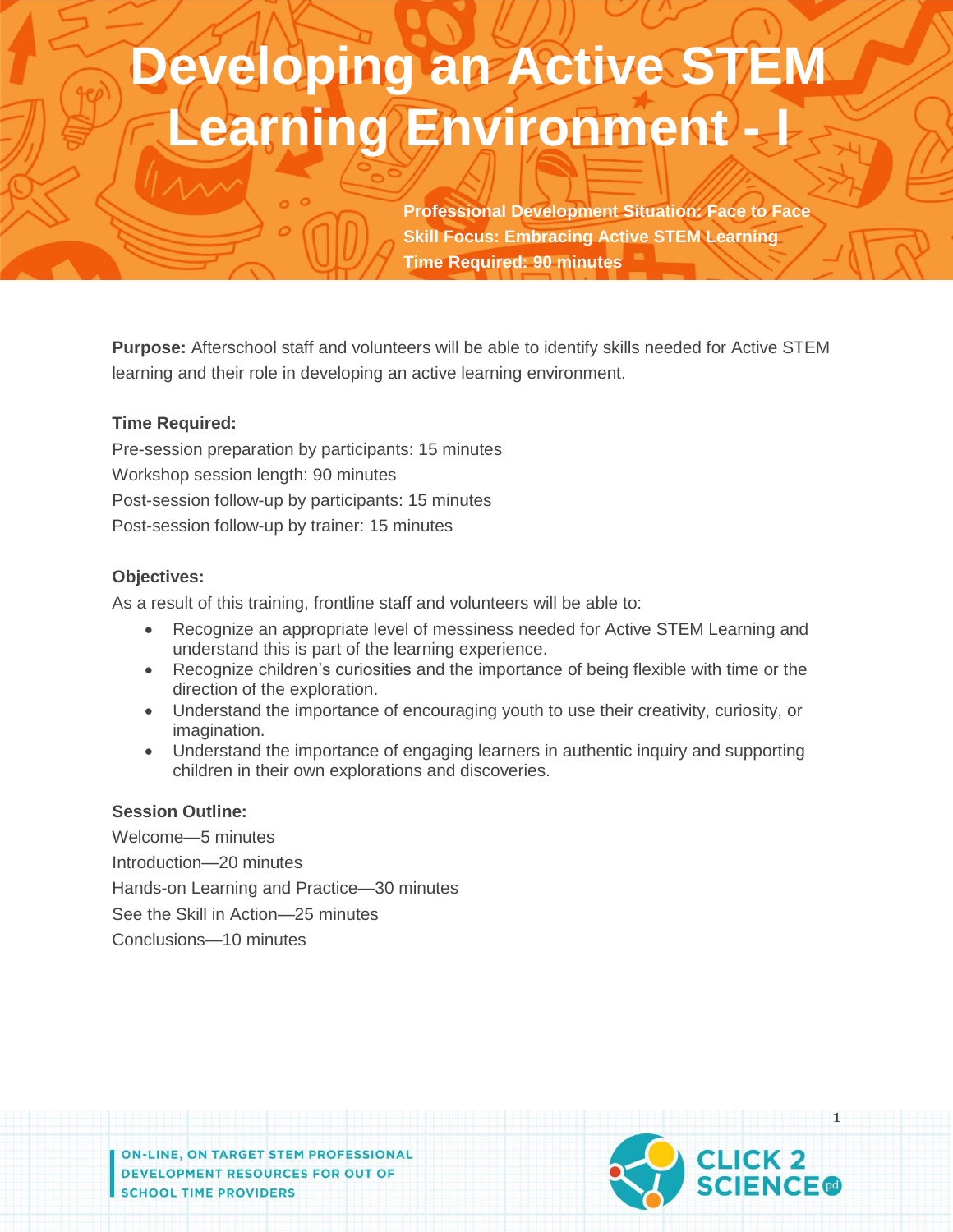#### **Materials & Supplies:**

*Trainer Supplies*—

- o Computer with Internet connection
- o LCD projector
- o Post-it notes
- $\circ$  Flip chart paper (if it isn't self-adhesive, tape will be needed)
	- $\circ$  Fold one sheet into 4 sections for a KWLN chart (see Training Resource E)
- o Markers (to be used with flip chart paper)
- $\circ$  3-4 pieces of paper for each participant (for name tent, KWLN chart, notes)
- o Video of Glurch vs Oobleck
- o Training Resources:
	- o Training Resource A: Sample pre and post-workshop emails to participants
	- o Training Resource B: Active STEM Learning Self-Reflection
	- o Training Resource C: Active STEM Learning Goal Setting & Action Plan Handout
	- o Training Resource D: Active STEM Learning Open-ended Questions Handout
	- o Training Resource E: Active STEM Learning KWLN Example
	- o Training Resource F: Active STEM Learning Reflective Practice Handout
	- o Training Resource G: Active STEM Background Information and Additional Research Articles for Trainers

*Participant Supplies*—

- o Active STEM Learning Goal-Setting and Action Plan Handout (Training Resource C)
- o Examples of Open-ended Questions Handout (Training Resource D)
- $\circ$  Active STEM Learning Self-Reflection (if it wasn't completed ahead of time—Training Resource B)

#### **Before the Session**

- **Step One:** Read through this training quide to familiarize yourself with the content; allow time to personalize the activities to best suit your presentation style and review all videos and informational materials (Trainer Resources A-G).
- **Step Two:** Prior to the training, send an email to participants with the Active STEM Learning Self-Reflection attached. Ask participants to fill it out ahead of time and bring it with them to the training (Trainer Resources A and B).

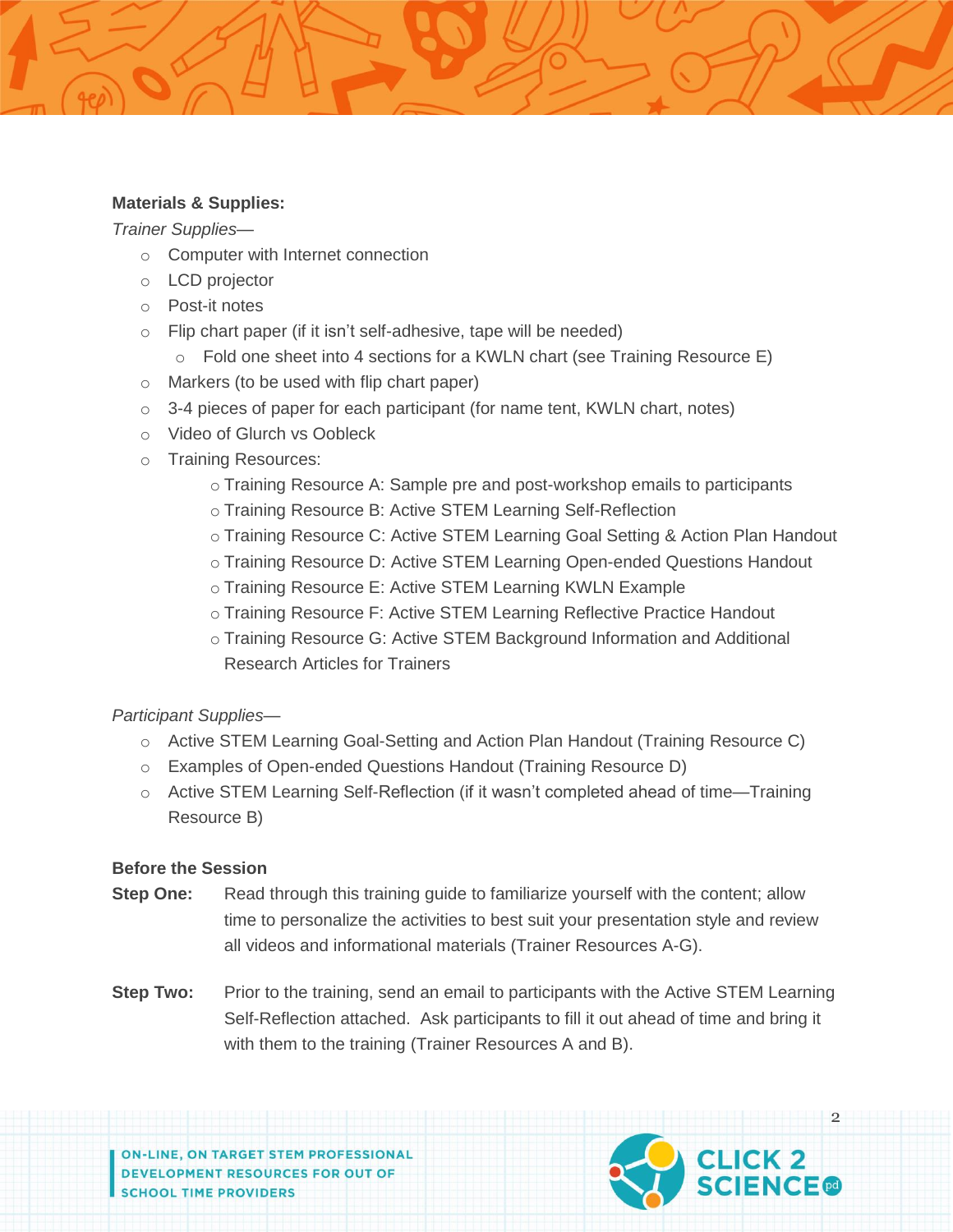**Step Three:** Gather all materials needed for the training

- o Develop a list of possible questions participants might have during the training. Create potential responses to be explored through informal conversation.
- o Review any key terms or ideas that may be unclear.
- o Develop a list of personal examples or ideas to further explore each of the key objectives for the session.
- o Develop a list of open-ended questions to ask during the session to support each of the objectives.

# Training Outline

#### **Welcome/Context - 5 minutes**

| What I Say                                                                                                                                                                                                                                                                                                         | What I Do                                                                                                                                                                                                                                                                                                                                                                                                                                                                                                                                            |
|--------------------------------------------------------------------------------------------------------------------------------------------------------------------------------------------------------------------------------------------------------------------------------------------------------------------|------------------------------------------------------------------------------------------------------------------------------------------------------------------------------------------------------------------------------------------------------------------------------------------------------------------------------------------------------------------------------------------------------------------------------------------------------------------------------------------------------------------------------------------------------|
| Welcome. I'm happy to be here with you<br>today. The focus of our session will be on<br>Active STEM Learning.<br>We will be working together to identify skills<br>necessary to promote Active STEM Learning<br>and sharing with one another ways we<br>currently promote Active STEM Learning in<br>our programs. | Greet participants as they arrive. Make sure<br>everyone feels welcomed and comfortable in the<br>learning environment.<br>Determine if there are any accommodations<br>necessary for participants (viewing video;<br>hearing; etc.).<br>Ensure participants are aware of the locations of<br>restrooms facilities, refreshments, etc.<br>As people arrive, confirm whether they<br>completed the Active Learning Self-Reflection<br>(Training Resource B). If they have not,<br>distribute blank copies for them to complete<br>during the opening. |

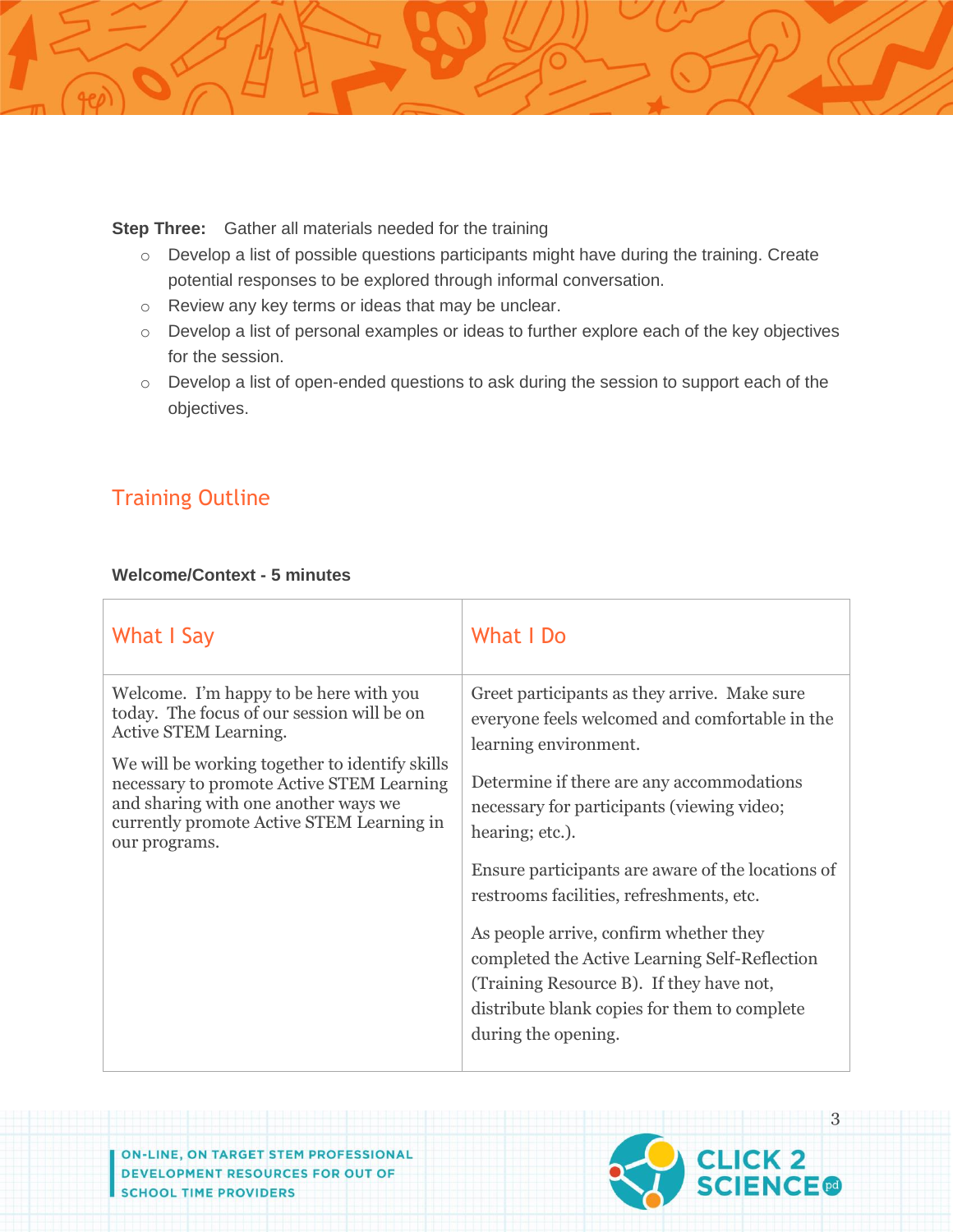## **Introduction Activity - 20 minutes**

| What I Say                                                                                                                                                                                                                                                                                                                                                | What I Do                                                                                                                                                                                                                                                                                                                                                                |  |
|-----------------------------------------------------------------------------------------------------------------------------------------------------------------------------------------------------------------------------------------------------------------------------------------------------------------------------------------------------------|--------------------------------------------------------------------------------------------------------------------------------------------------------------------------------------------------------------------------------------------------------------------------------------------------------------------------------------------------------------------------|--|
| Earlier, I emailed you a copy of the Active<br>STEM Learning Self-Reflection. We will be<br>using this later in our session. If you did not<br>complete it prior to coming, please do so now                                                                                                                                                              | Distribute (1) Post-it note to each participant<br>and 3-4 pieces of paper.<br>Explain directions to participants and<br>demonstrate how to fold the paper to make a<br>name "tent."                                                                                                                                                                                     |  |
| and be ready to use it at the end of the session.<br>To introduce ourselves we are going to do two<br>things:                                                                                                                                                                                                                                             |                                                                                                                                                                                                                                                                                                                                                                          |  |
| 1) On the Post-it note, write:<br>What Active STEM Learning means to<br>you<br>One thing you would like to learn today<br>$\bullet$<br>One question you have about Active<br>$\bullet$<br><b>STEM Learning.</b><br>Save the Post-it to use in the next activity and<br>at the end of today's session.<br>2) Fold a piece of paper into 3 sections to make | Move about the room to listen in to what<br>people are sharing at the tables<br>As you notice individuals no longer writing,<br>prompt the group to share with each other<br>their childhood activity. A useful strategy:<br>Ask participants to raise their hand if they<br>need more time and to hold up the number of<br>fingers to indicate how many minutes $(1-5)$ |  |
| a "name tent"—please write your name on one<br>side and on the other write about a favorite<br>activity you did with an important adult in your<br>life as a child-what did you do and who did<br>you do it with?                                                                                                                                         | they might need to finish. This allows<br>individuals to finish, but takes the guessing<br>out of how much longer everyone will need to<br>wait.                                                                                                                                                                                                                         |  |
| Share your name and favorite childhood<br>activity with others at your table.                                                                                                                                                                                                                                                                             | Have participants put their tents in front of<br>them so others at their table (and you) can<br>easily see their names.                                                                                                                                                                                                                                                  |  |
|                                                                                                                                                                                                                                                                                                                                                           | Allow approximately 5 minutes to share and<br>then ask the groups to share the childhood                                                                                                                                                                                                                                                                                 |  |

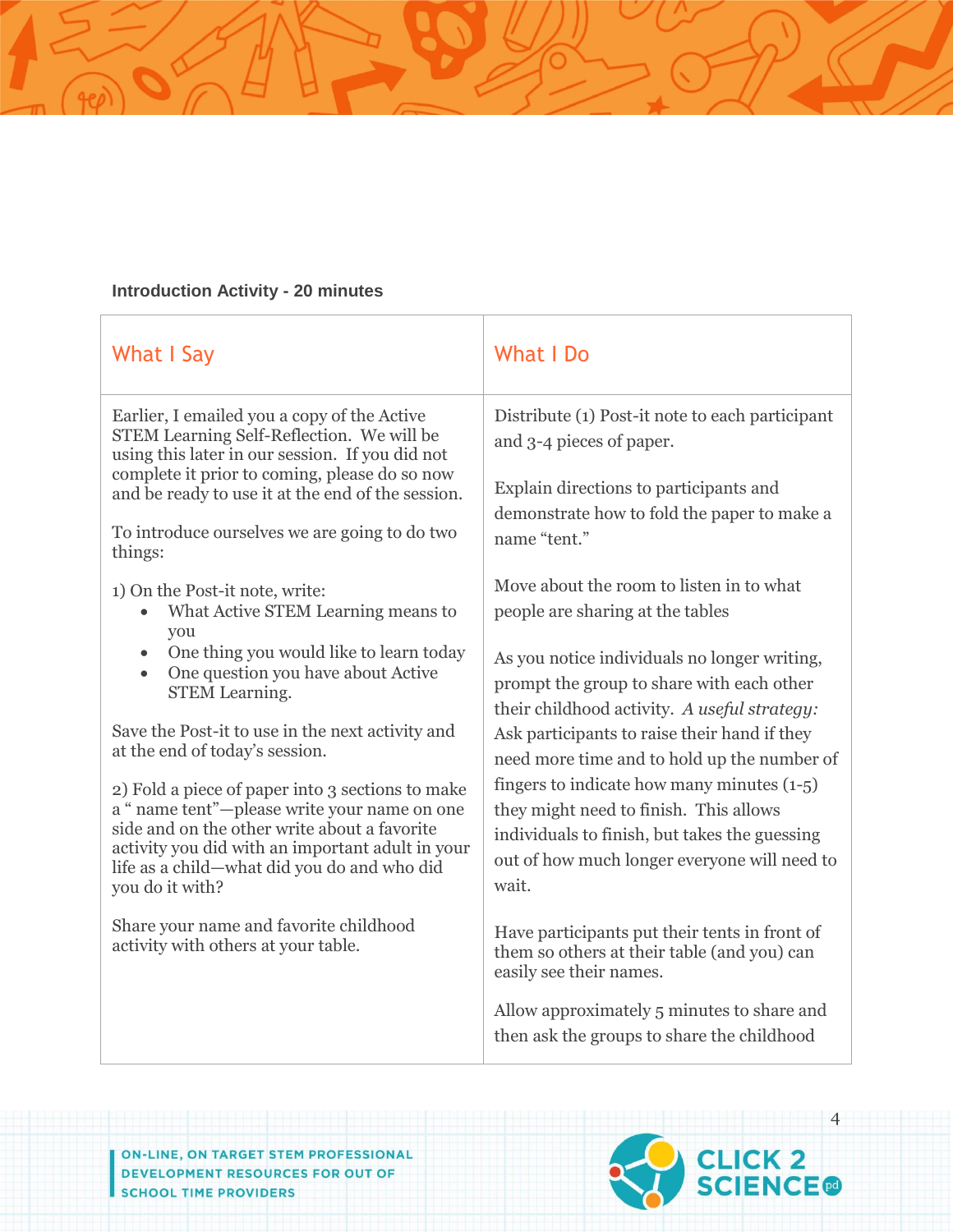#### *Ask:*

Why do you think this memory was special to you?

What was it about the activity you liked so much?

What did the adult do that made this memory special to you?

Thank you all for sharing these important childhood memories. It's important for us to realize how adults in our lives supported our curiosity and learning and how we can do the same for the children in our care each day.

Today we are going to explore more about Active STEM Learning and how as adults in children's lives you can help create memories for them – just like the ones you shared here – and in the process also promote learning!

activities with the whole group.

Using a piece of flip chart paper taped to the wall, list skills for Active STEM Learning that come from the participants' childhood activities.

# *Look for and emphasize:*

Examples of hands-on learning Adults who supported their ideas Time allowed to explore **Messiness** Other skills for Active STEM Learning

# *Emphasize by adding more content information—*

Why are hands-on experiences important for children? Hands-on materials allow children to explore with all of their senses and give them opportunities to discover properties of the materials.

How do the materials support their investigation and learning? Matching appropriate materials to what the child is trying to understand helps them understand the material and why the material is important to the concept being learned. For example: using a real kite to explore properties of wind.

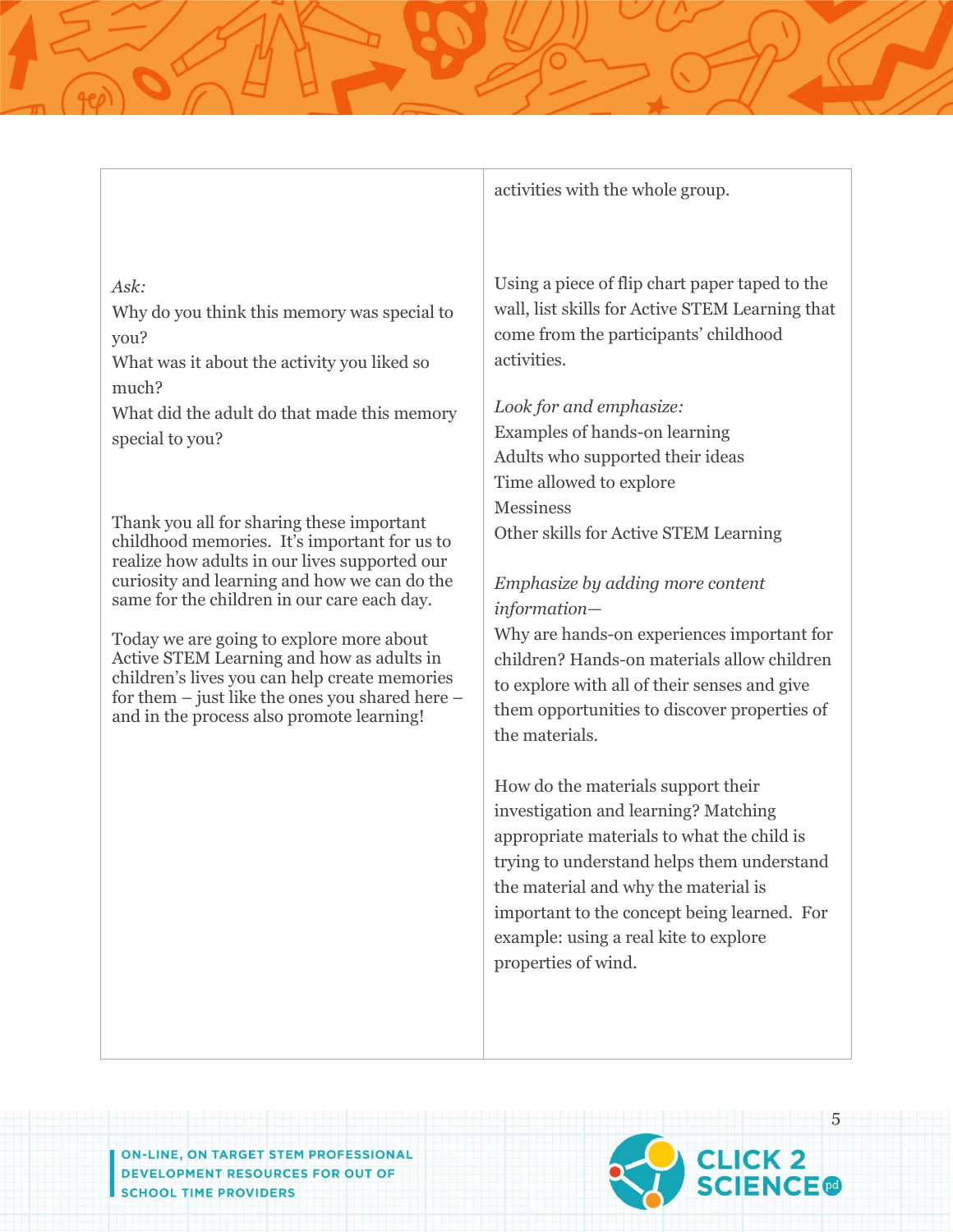# **Hands-On Learning and Skill Practice—30 minutes**

| <b>What I Say</b>                                                                                                                                                                                                                                                                                                                                                                                                                                                                                                                                                                                                                                                           | <b>What I Do</b>                                                                                                                                                                                                                                                                                                                                                       |  |  |
|-----------------------------------------------------------------------------------------------------------------------------------------------------------------------------------------------------------------------------------------------------------------------------------------------------------------------------------------------------------------------------------------------------------------------------------------------------------------------------------------------------------------------------------------------------------------------------------------------------------------------------------------------------------------------------|------------------------------------------------------------------------------------------------------------------------------------------------------------------------------------------------------------------------------------------------------------------------------------------------------------------------------------------------------------------------|--|--|
| We are now going to create a KWLN chart (See<br>Training Resource E) that may help you think<br>about Active STEM Learning and the skills adults<br>use to promote active learning with children.<br>This activity is commonly used to help organize<br>children's ideas around topics to explore in the<br>classroom.<br>Using what you put on the Post-it note about<br>What Active STEM Learning means to you, fill in<br>something you KNOW about Active STEM<br>learning under the "K" on each of your individual<br>KWLN charts and then share with everyone at<br>your table. Use the following questions to guide<br>the discussion about Active STEM Learning (K): | Ask each participant to create a KWLN<br>chart on a piece of paper. This will be used<br>throughout the remainder of the training<br>session.<br>Move about the room to discover what<br>participants identify as Active STEM<br>Learning, listening to their conversations.<br>Brainstorm ideas with smaller groups if<br>they are having difficulty with the prompt. |  |  |
| What types of materials are used for<br>$\bullet$<br><b>Active STEM Learning?</b>                                                                                                                                                                                                                                                                                                                                                                                                                                                                                                                                                                                           |                                                                                                                                                                                                                                                                                                                                                                        |  |  |
| What considerations should be made in<br>regard to time and space?                                                                                                                                                                                                                                                                                                                                                                                                                                                                                                                                                                                                          |                                                                                                                                                                                                                                                                                                                                                                        |  |  |
| What do children's expressions and<br>questions tell the adult about whether or<br>not they are interested in the materials?                                                                                                                                                                                                                                                                                                                                                                                                                                                                                                                                                | As the groups finish discussing the "K" on<br>their charts, record some of the responses<br>on the Whole Group Flip Chart Paper<br>(taped on a wall to be easily seen by all                                                                                                                                                                                           |  |  |
| How might adults support children's<br>$\bullet$<br>inquiry and/or creativity, imagination<br>and curiosity?                                                                                                                                                                                                                                                                                                                                                                                                                                                                                                                                                                | participants). After several responses have<br>been recorded, move to the "W" for<br>individuals and then the group, repeating                                                                                                                                                                                                                                         |  |  |

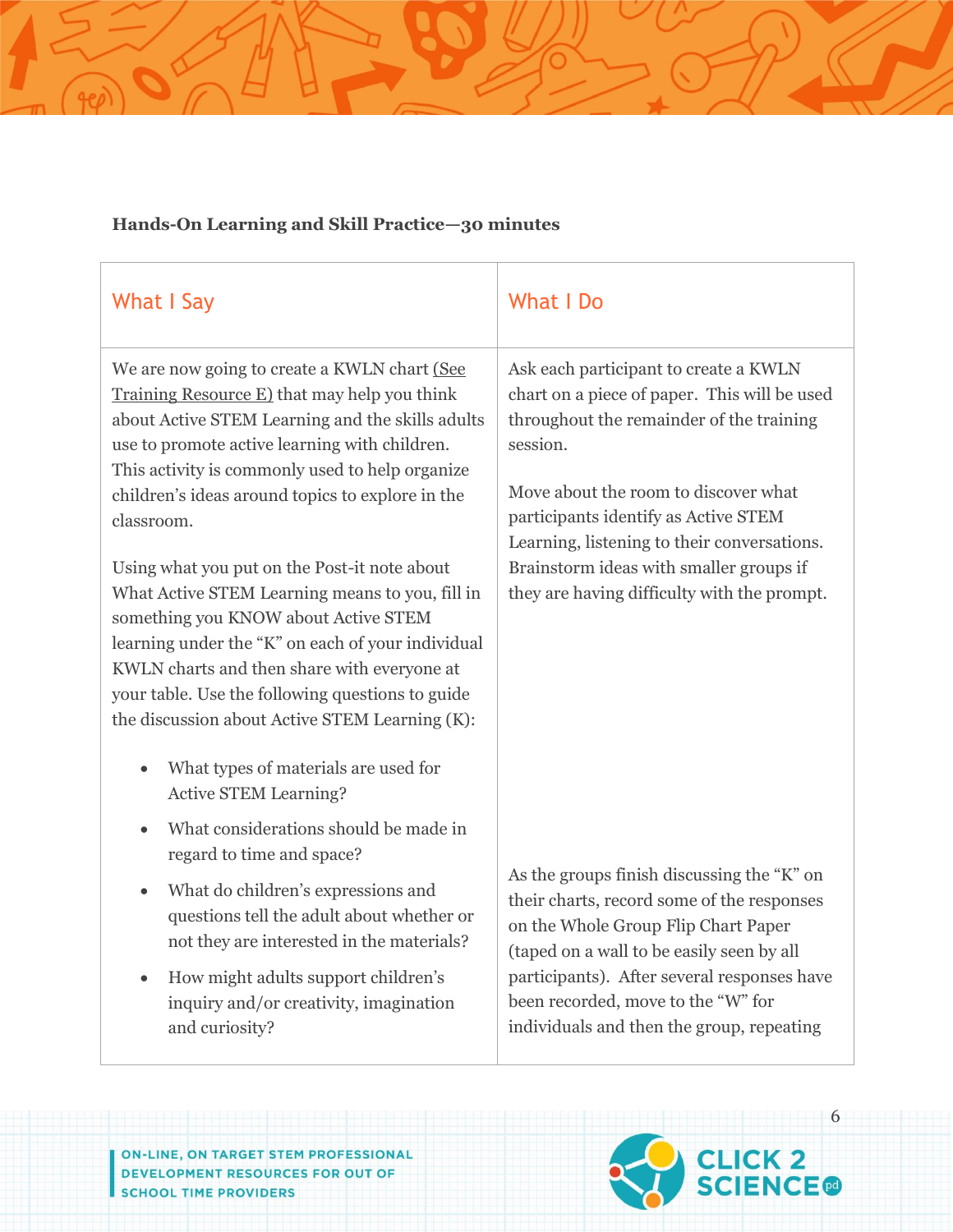Now that you've had time to discuss the "K" column at your table, we'll make a Whole Group KWLN chart to share different perspectives about Active STEM Learning. We'll also use this to develop questions and to create individual goals at the end of the session.

Following the same process used to develop the "K" column, we'll begin the "W" – or WHAT – column individually. Think of at least one question you have regarding Active STEM Learning, something you wonder about Active STEM Learning, or something you want to learn about Active STEM Learning.

Maybe this was a question you put on the Post-it note at the beginning or another question you've thought of as we listed what we "Know" about Active STEM Learning.

*(To further prompt—if needed) Also, consider the following:*

- *What is the purpose of Active STEM Learning for children? For adults?*
- *What does the classroom "need" for Active STEM Learning to take place?*
- *What does Active STEM Learning look like?*
- *What might the adult need to know/do for Active STEM learning to take place?*

the process for the Whole Group.

\*\*Pace yourself with each of the steps in the process based on individual writing and the discussions going on at the tables. Use the same strategy described earlier to have participants indicate how much time they need to complete a step.

After the "K" and "W" have been recorded for the Whole Group, review the Oobleck vs. Glurch video as a whole group. (See Trainer Resource E).

Link:

[http://www.click2sciencepd.org/active](http://www.click2sciencepd.org/active-engagement-youth)[engagement-youth](http://www.click2sciencepd.org/active-engagement-youth)

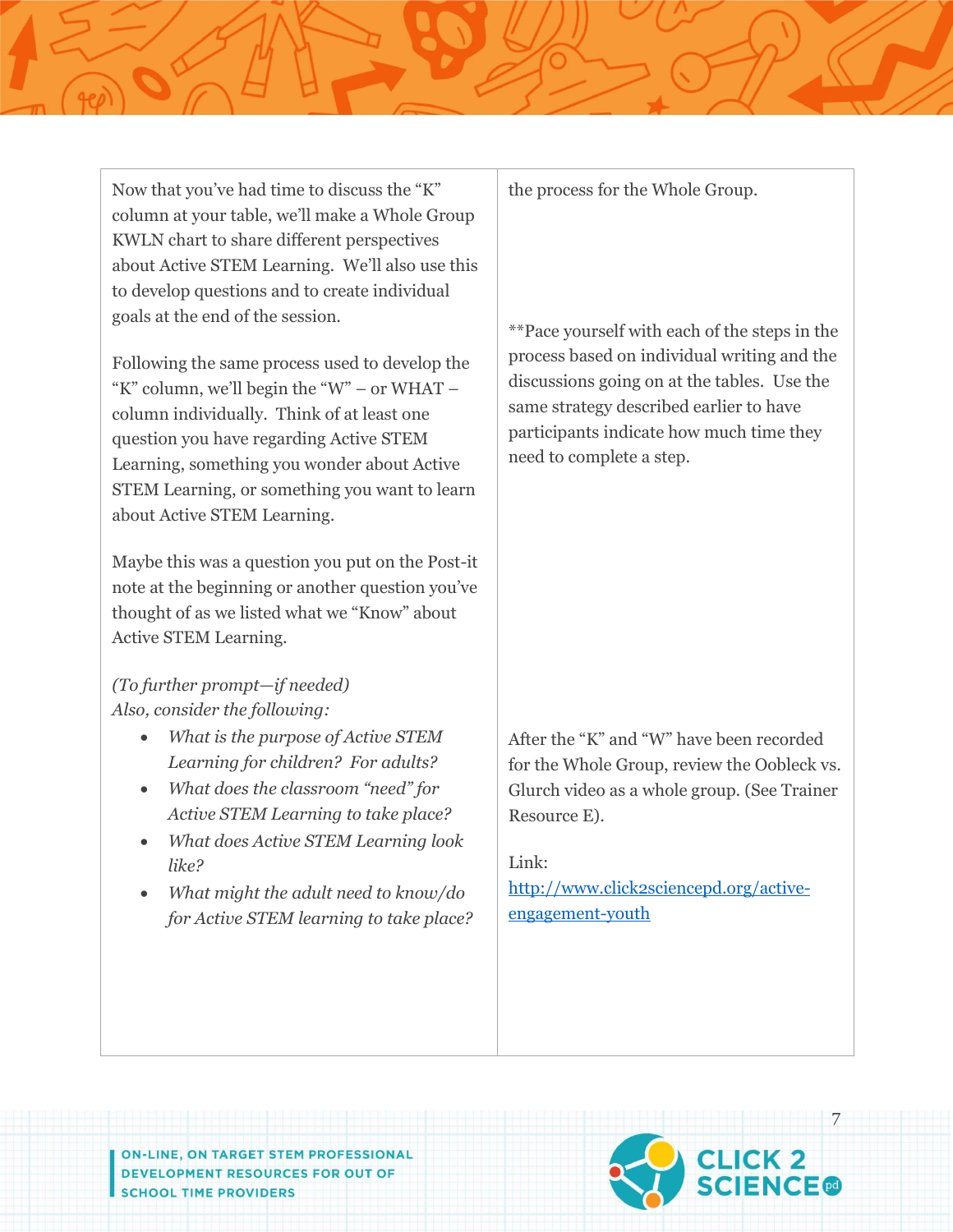

# **See the Skill in Action - 15 minutes**

| What I Say                                                                                                                                                                                                                                                                                                                                                                                                                                                       | What I Do                                                                                                         |
|------------------------------------------------------------------------------------------------------------------------------------------------------------------------------------------------------------------------------------------------------------------------------------------------------------------------------------------------------------------------------------------------------------------------------------------------------------------|-------------------------------------------------------------------------------------------------------------------|
| Considering what you have put in the K and<br>W columns as individuals and at your table,<br>we will now view a short video of Active Stem<br>Learning in action. We can always view the<br>video more than one time, but if at any point<br>in the video you would like me to pause it or<br>have questions, please let me know.                                                                                                                                | Ensure that each participant has a blank piece<br>of paper to take notes on. Distribute more<br>paper, if needed. |
| The video will show an adult with several<br>children experimenting with Oobleck and<br>Glurch. The focus of the experiment is to<br>explore the scientific concept of colloids<br>through a hands-on experience. Imagine that<br>the adult and children have already filled in<br>the K and W columns on their KWLN charts<br>prior to the experience we are about to see.<br>They would have probably added some<br>predictions in their "W" column to test as | Link: http://www.click2sciencepd.org/active-<br>engagement-youth                                                  |

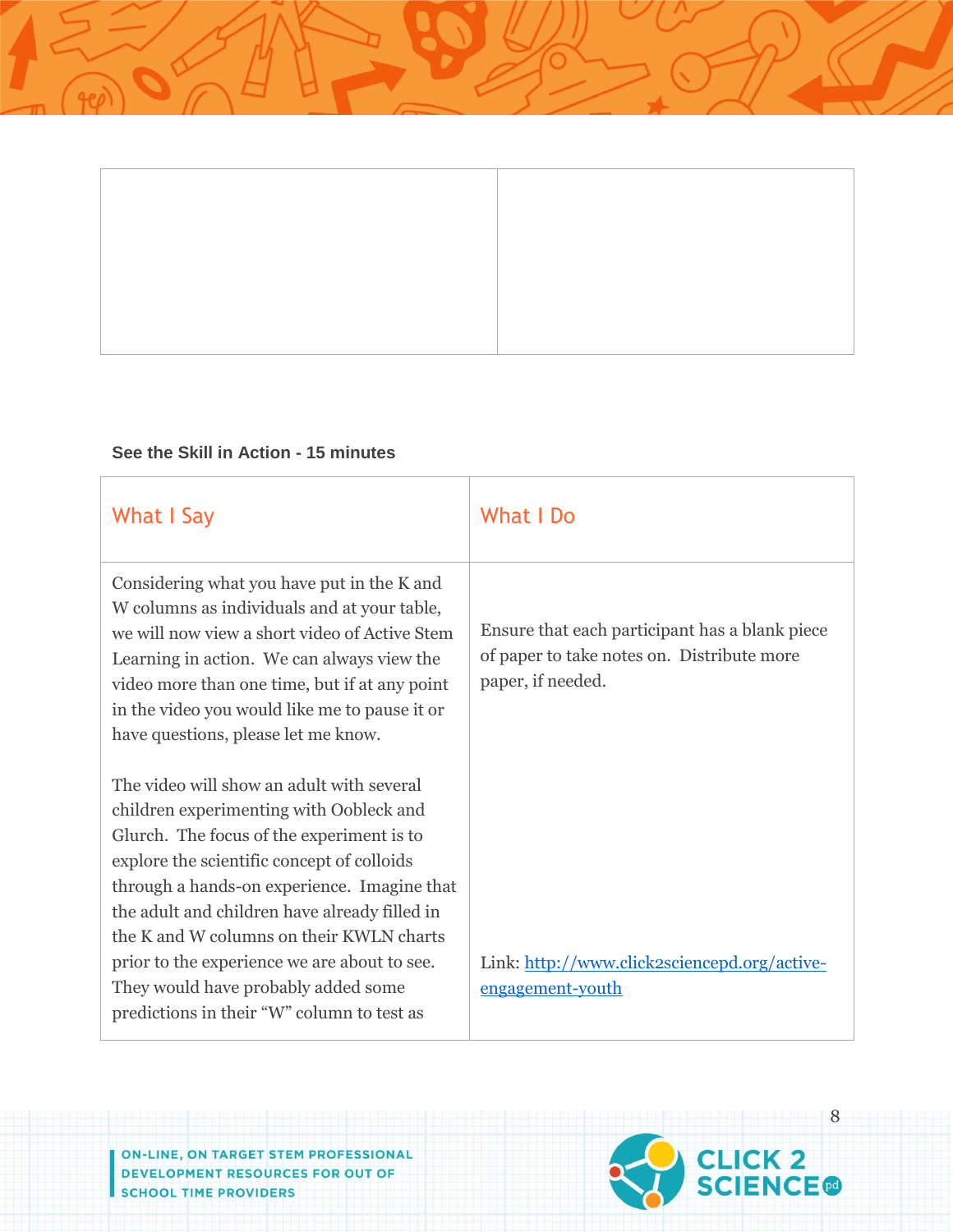| they experiment with real materials.                                              |                                                                                       |
|-----------------------------------------------------------------------------------|---------------------------------------------------------------------------------------|
| Please take notes on things that you notice—                                      | Watch for signs of questions or interest by the                                       |
| What surprised you?<br>$\bullet$                                                  | group.                                                                                |
| What did you like or dislike?<br>$\bullet$<br>What did the adult do?<br>$\bullet$ | Pause the video, if needed.                                                           |
| What are the children are saying and<br>$\bullet$<br>doing?                       | Repeat the video, if requested.                                                       |
| What does the classroom look like?<br>$\bullet$                                   |                                                                                       |
| What materials are used?<br>$\bullet$                                             |                                                                                       |
| Now that we've seen Active STEM Learning                                          | Record responses for the "L" column from the<br>tables to the Whole Group KWLN Chart. |
| in action, please write one thing under the                                       |                                                                                       |
| "L" of your individual chart to note what you                                     |                                                                                       |
| LEARNED. Share this with your table and                                           |                                                                                       |
| then we will share as a Whole Group.                                              |                                                                                       |

#### **Closure: 10 minutes**

| What I Say                                                                                                                                                                                                                                                                                                                                                                                                                                                       | What I Do                                                                                                                                                                                                                                                                                          |
|------------------------------------------------------------------------------------------------------------------------------------------------------------------------------------------------------------------------------------------------------------------------------------------------------------------------------------------------------------------------------------------------------------------------------------------------------------------|----------------------------------------------------------------------------------------------------------------------------------------------------------------------------------------------------------------------------------------------------------------------------------------------------|
| To conclude our time together today, we will<br>review the Active STEM Learning skills we<br>have discussed and help you identify the next<br>step you'll take in developing an Action Plan<br>around a goal you have for yourself. This<br>would be the " $N$ " – for NEXT STEP – on the<br>KWLN chart. In a classroom setting, we would<br>gather the students together and review all<br>parts of the chart and then decide what to put<br>in the "N" column. | Distribute Active Learning Goal Setting and<br>Action Plan (Trainer Resource C) to each<br>participant.<br>Move about the group to help those who<br>might be having difficulty developing goals.<br>Review the Active Learning Self-Reflection to<br>help identify 1, 2, or 3s on the reflection. |
| For our purposes, please take out your Active                                                                                                                                                                                                                                                                                                                                                                                                                    |                                                                                                                                                                                                                                                                                                    |

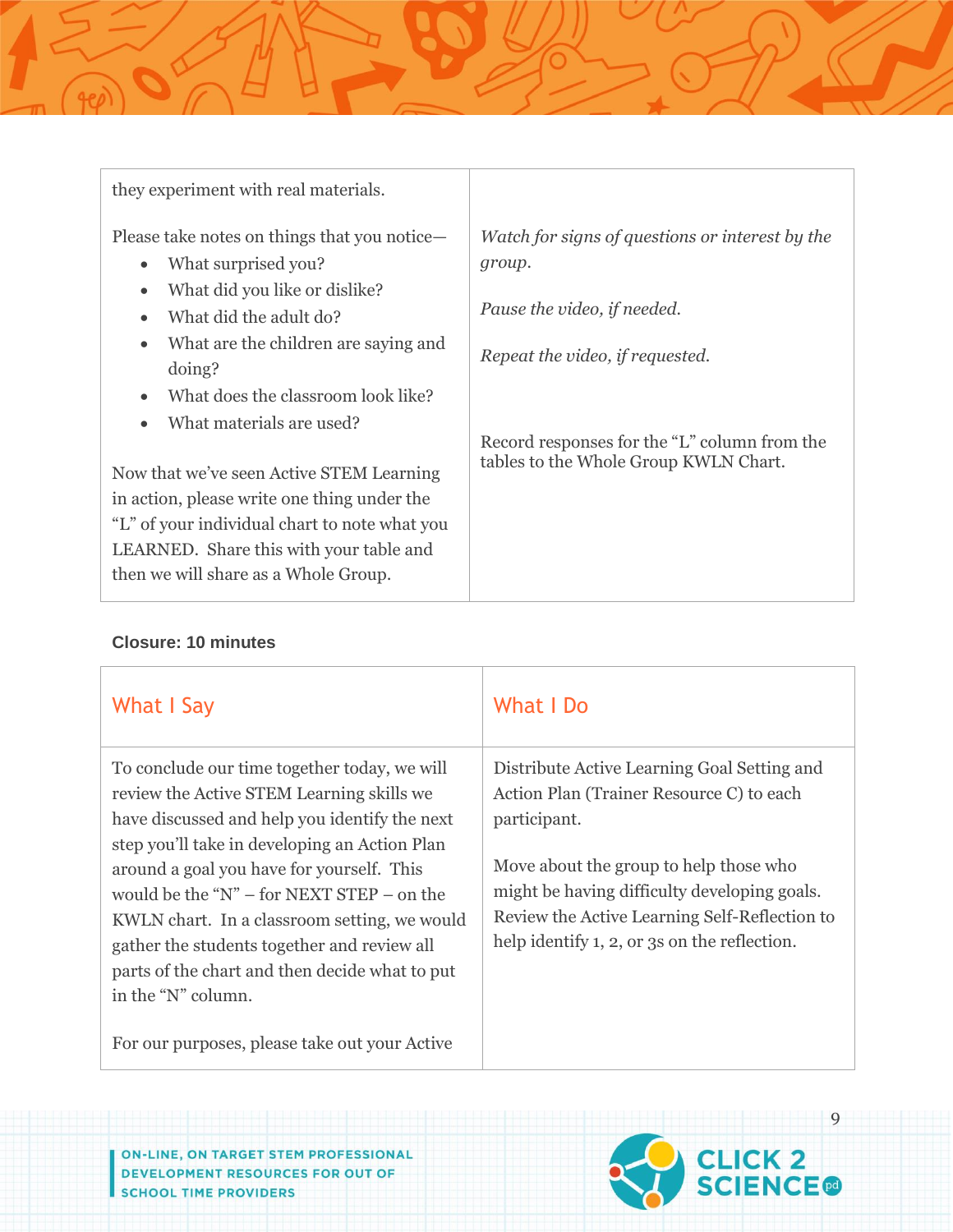| Learning Self-Reflection. All the statements on<br>the Self-Reflection relate to skills needed for<br>Active STEM Learning. Review your reflection.<br>For any items on which you circled a 1, 2, or 3,<br>consider developing 1-3 goals and write them<br>on the Active Learning Goal Setting Action<br>Plan. Focus on this throughout the next few<br>weeks.                                        | If time permits, share these goals at the table<br>and as a whole group. |
|-------------------------------------------------------------------------------------------------------------------------------------------------------------------------------------------------------------------------------------------------------------------------------------------------------------------------------------------------------------------------------------------------------|--------------------------------------------------------------------------|
| Thank you for your time today. Before you<br>leave, please write on the back of the Post-it<br>note you started with:<br>Yes or No if the question you listed at<br>the beginning of the session was<br>answered through our work together.<br>One goal you made for yourself around<br>$\bullet$<br><b>Active STEM Learning</b><br>Look for an email in a few weeks with a<br>reminder of your goal! | Collect the Post-it notes from participants.                             |

#### **After the Session:**

- **Step One: Review the Post-it notes from participants for questions that weren't answered and goals participants listed. Compile a question/answer list to be attached to a follow-up email to participants.**
- **Step Two: Within 2-3 weeks of the training, use the post-email sample (Trainer Resource A) to send an email to all participants. Attach the question/answer list from Step One as well as the Active Learning Reflective Practice Handout (Trainer Resource F).**

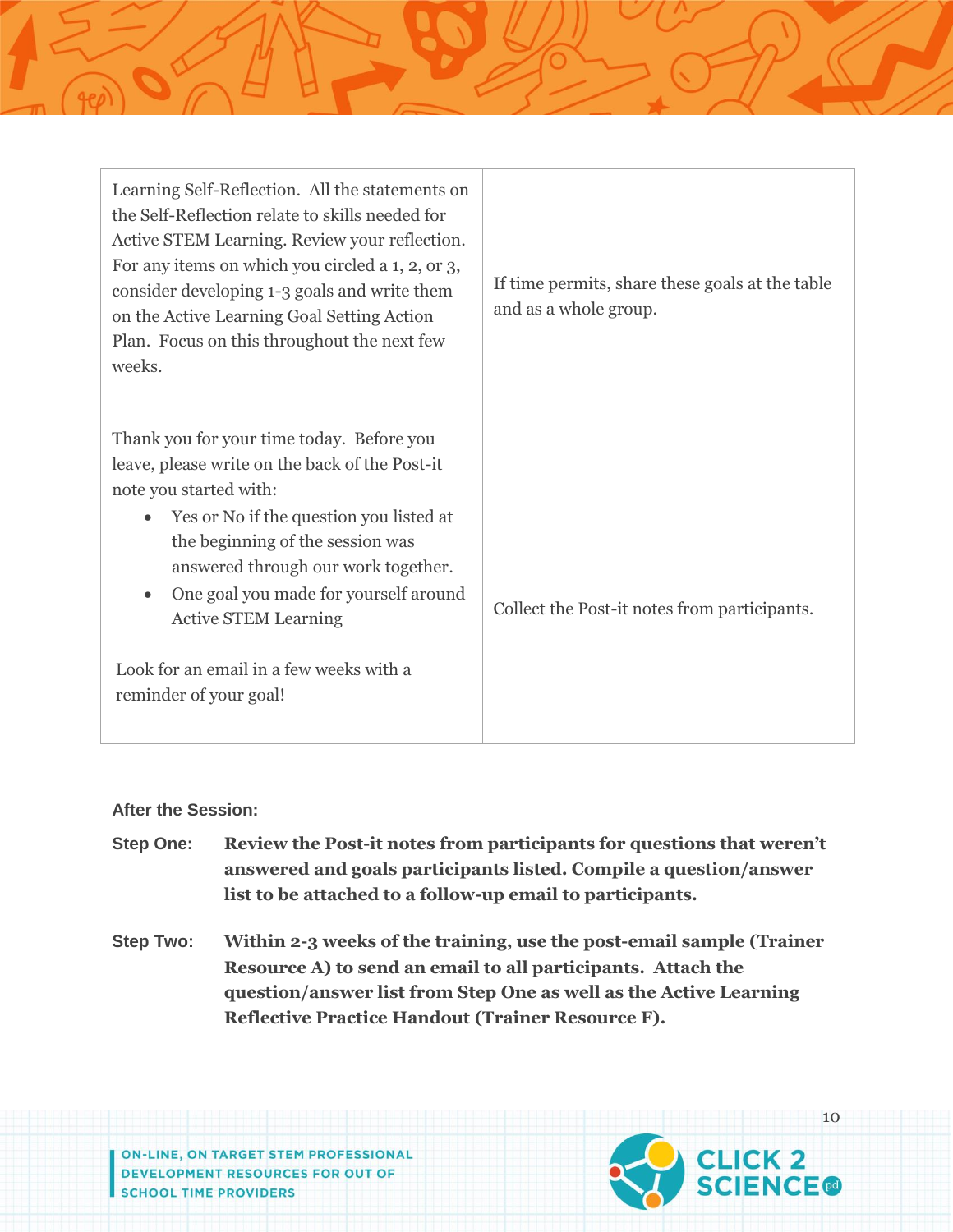# Training Resource A

## **Active STEM Learning Pre and Post-session Sample Emails**

#### *Pre-session Email* **to Participants (Sample)**

**Send 10-14 days prior to the session**

The next professional development opportunity to enhance our STEM skills will be on DATE at TIME at LOCATION. Our focus for this session will be "Embracing Active STEM Learning."

Please complete the following to prepare for the session:

- Fill out the Active STEM Learning Self-Reflection attached to this email. This sheet will take 5-10 minutes to complete.
- Bring it with you to the training session.

I am happy to answer any questions you have and look forward to seeing you at the workshop. I can be reached at CONTACT INFO.

#### *Post-session Email* **to Participants (Sample)**

**Send 10-14 days after the session**

Thank you for your participation in the recent "Embracing Active STEM Learning" session. I hope you found some value in the information explored and have implemented 1 or more of the goals you developed in the session. I am including a Reflective Practice Handout to be used as part of your goal implementation. Please find the attached:

- Question/Answer from participants
- Active STEM Learning Reflective Practice Handout

I look forward to continuing our learning at the next session on SKILL/FOCUS on DATE at TIME at LOCATION. Please don't hesitate to ask if you have any questions. I can be reached at CONTACT INFO.

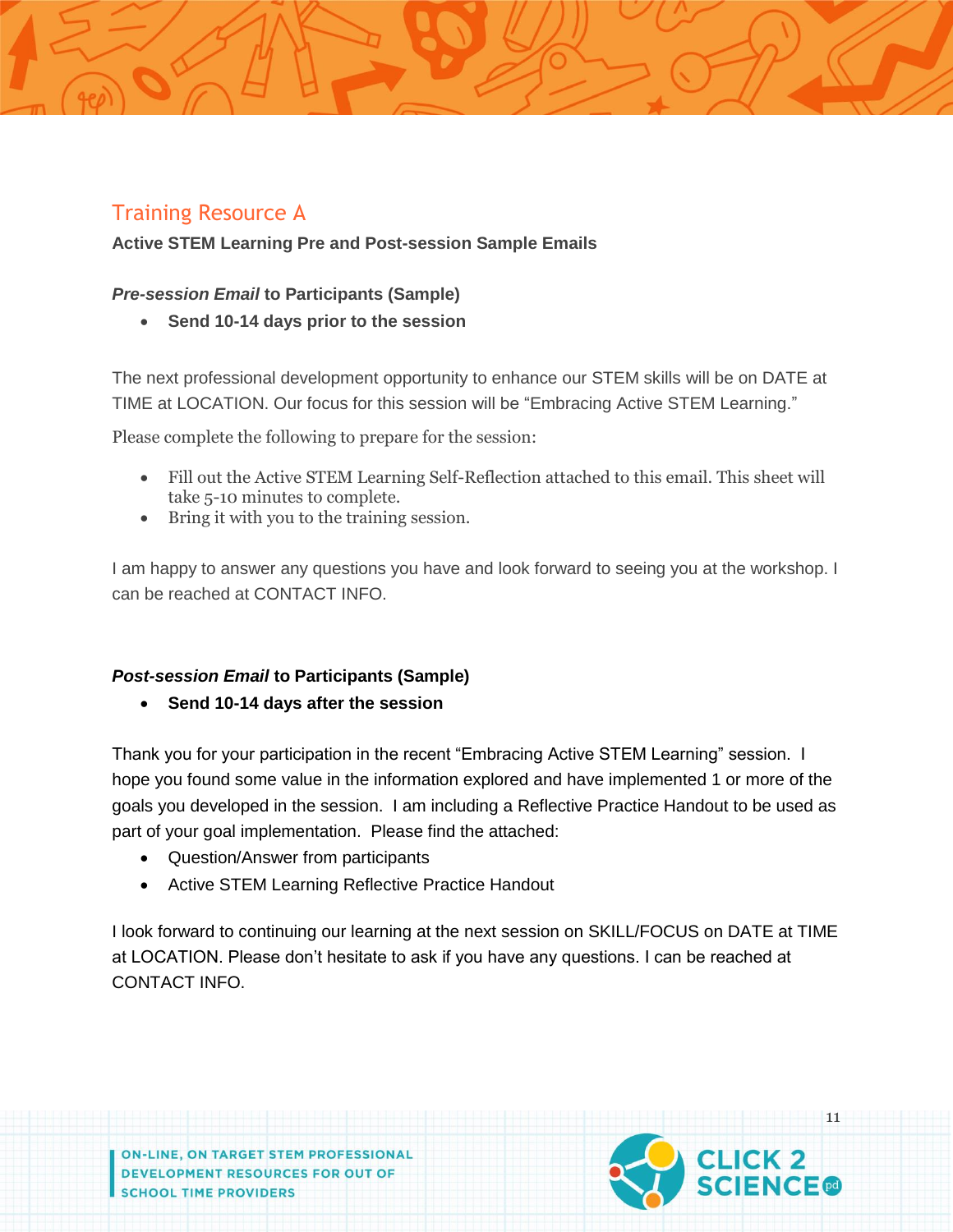# Training Resource B

## **Embracing Active Learning Self-Reflection**

Consider each of the statements below. Circle the number that best describes yourself. There are no right or wrong/good or bad responses.

1= almost never true 2=usually not true 3=sometimes true 4=usually true 5=almost always true

| 1 | 2              | 3 | 4                       | 5 | I am comfortable with an appropriate level of messiness                                                              |
|---|----------------|---|-------------------------|---|----------------------------------------------------------------------------------------------------------------------|
| 1 | $\overline{2}$ | 3 | 4                       | 5 | I am flexible with time (do not pressure children to hurry or follow my timeline)                                    |
| 1 | $\overline{2}$ | 3 | $\overline{4}$          | 5 | I know how to recognize children's expressions of curiosity and how to<br>support them                               |
| 1 | $\overline{2}$ | 3 | 4                       | 5 | I know how to recognize the ways children make sense of things                                                       |
| 1 | $\overline{2}$ | 3 | 4                       | 5 | I believe messiness is part of learning                                                                              |
| 1 | $\overline{2}$ | 3 | $\overline{4}$          | 5 | I think children should be able to explore materials and directions of learning<br>based on phenomena they encounter |
| 1 | $\overline{2}$ | 3 | 4                       | 5 | I believe adults and children together should determine the direction of the<br>exploration                          |
| 1 | 2              | 3 | 4                       | 5 | I think children should have a lot of different resources to explore ideas                                           |
| 1 | $\overline{2}$ | 3 | 4                       | 5 | I think adults should cover specific content so children will learn                                                  |
| 1 | $\overline{2}$ | 3 | $\overline{\mathbf{4}}$ | 5 | I think children should be free to explore without pressure to cover particular<br>content                           |
| 1 | $\overline{2}$ | 3 | 4                       | 5 | I believe staff should be ready to support children in their own explorations<br>and discoveries                     |
| 1 | $\overline{2}$ | 3 | 4                       | 5 | I believe staff and volunteers should predict the next steps youth may take in<br>order to be prepared               |
| 1 | $\overline{2}$ | 3 | $\overline{4}$          | 5 | I believe staff and volunteers should be willing to adapt to children's<br>curiosities and interests                 |
| 1 | $\overline{2}$ | 3 | 4                       | 5 | I provide lots of opportunities for learners to engage in authentic inquiry                                          |
| 1 | 2              | 3 | 4                       | 5 | I encourage learning as productive and signal this value to learners                                                 |
| 1 | $\overline{2}$ | 3 | 4                       | 5 | I encourage youth in using their creativity, curiosity, or imagination                                               |
| 1 | $\overline{2}$ | 3 | 4                       | 5 | I provide sufficient time and an appropriate environment for thorough learning                                       |

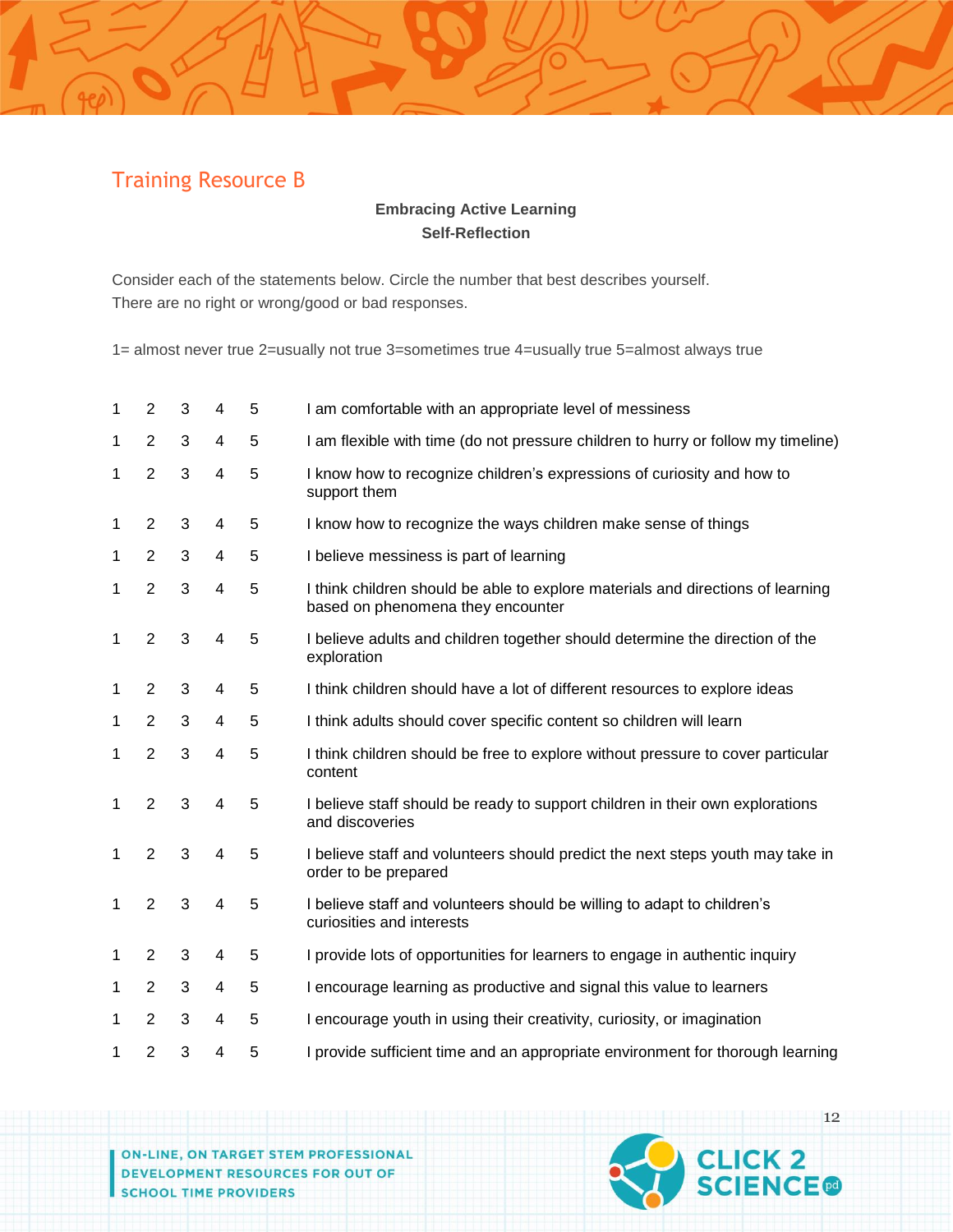# Training Resource C

### **Active Learning Goal Setting and Action Plan**

Review the Active Learning Self-Reflection. For items you scored 1-3, consider focusing on them for future growth.

Identify 1-3 areas you want to focus on for future growth around Active Learning:

| 3.                                      |
|-----------------------------------------|
| What's one thing you will do this week? |

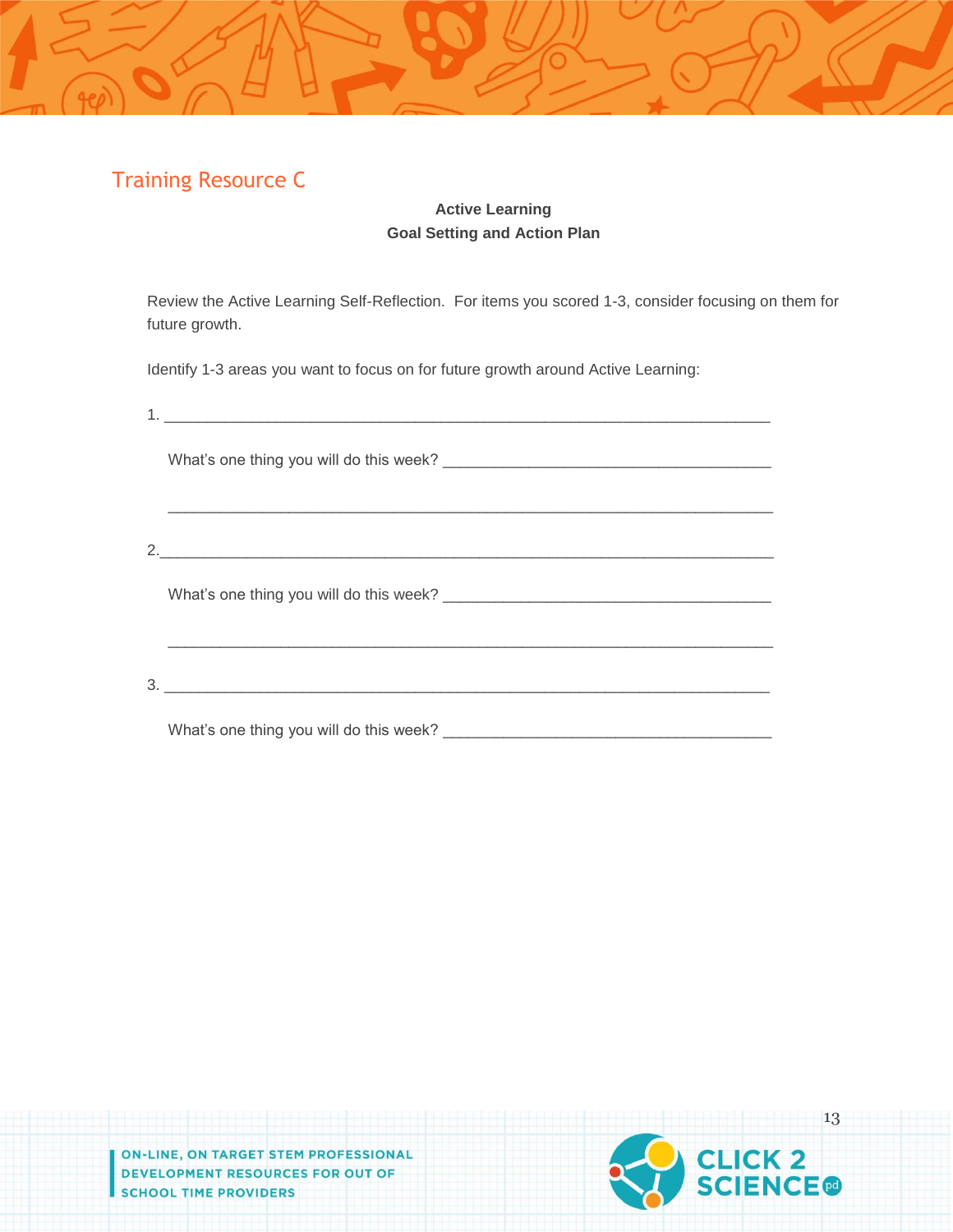Training Resource D - Write Notes Here

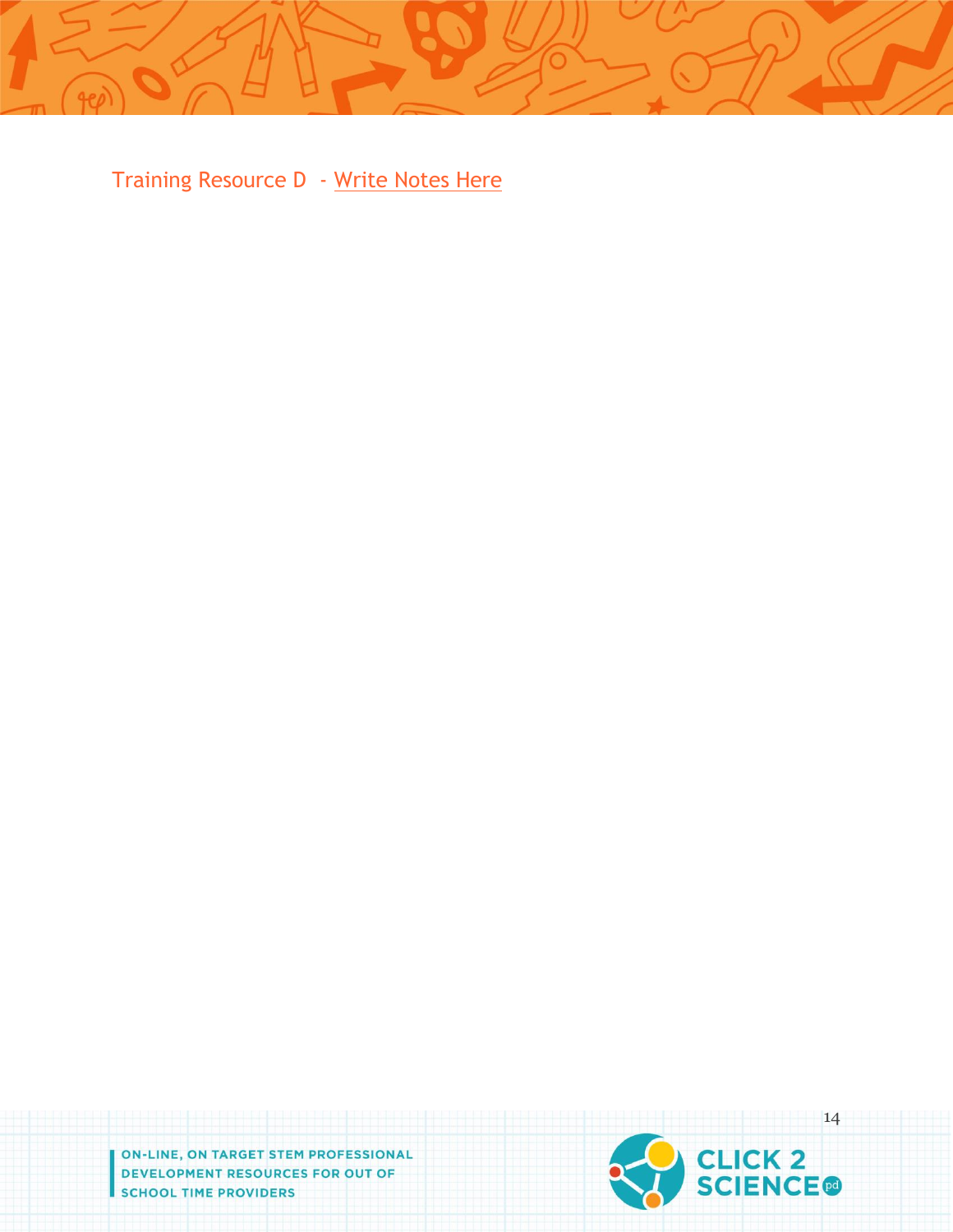# Training Resource E

# **Active Learning KWLN Example**

A KWL chart is often used to organize topics to be explored by teachers and children. Use the following example as a way to guide the conversation with participants about the parts and their importance in promoting Active STEM Learning. The "N" is an additional column to indicate "Next steps"—could be used for goal-planning for participants or next steps for an Active STEM experience with children.

Use the following example to have individual participants create an individual KW (on a blank regular piece of paper) and then group (3-4 participants) KW charts (the L and N will be filled out after the "Skill in Action." Following the individual/group work, then create a whole group KW chart with a piece of flip chart paper with all groups providing input from their group work. Complete the Group chart (adding L and N) after the "Skill in Action."

| K                    | W                | L                       | N                  |
|----------------------|------------------|-------------------------|--------------------|
| <b>K</b> =What do we | W=What           | L=What did we learn?    | N=Next Steps       |
| "know" about the     | questions do we  | (To be completed after) | What would you     |
| topic-what are our   | have about the   | an experience/project.) | do next to         |
| ideas about it?      | topic? What do   |                         | continue the       |
| Pre-conceived ideas  | we want to learn |                         | exploration of the |
| (can include         | about the topic? | For training purposes:  | topic?             |
| misconceptions).     |                  | Use after the "Skill in |                    |
|                      |                  | Action" to discuss new  | For training       |
|                      | For training     | understandings          | purposes:          |
| For training         | purposes:        | participants have about | Use the "Goal      |
| purposes:            | Ask participants | what skills are needed  | Setting and        |
| Ask participants to  | to share what    | for Active STEM         | Action             |
| share what they know | they want to     | Learning. Emphasize     | $Plan^"$ —         |
| about "Active        | know more about  | sometimes our           | participants       |
| Learning"            | regarding Active | "learning" is a re-     | should focus on    |
|                      | Learning         | affirmation of what we  | their own Self-    |
|                      |                  | do well.                | Reflection         |
| Look for concepts:   | Look for:        |                         | (completed prior   |
| Hands-on exploration | Ways to find out | Look for:               | to the session)    |
| Children's           | what children    | Time it took            | and develop 1-3    |
| inquiry/questions    | want to know;    | <b>Messiness</b>        | goals they want to |
| On-going             | how to support   | <b>Materials</b>        | focus on with      |

ON-LINE, ON TARGET STEM PROFESSIONAL **DEVELOPMENT RESOURCES FOR OUT OF SCHOOL TIME PROVIDERS** 



15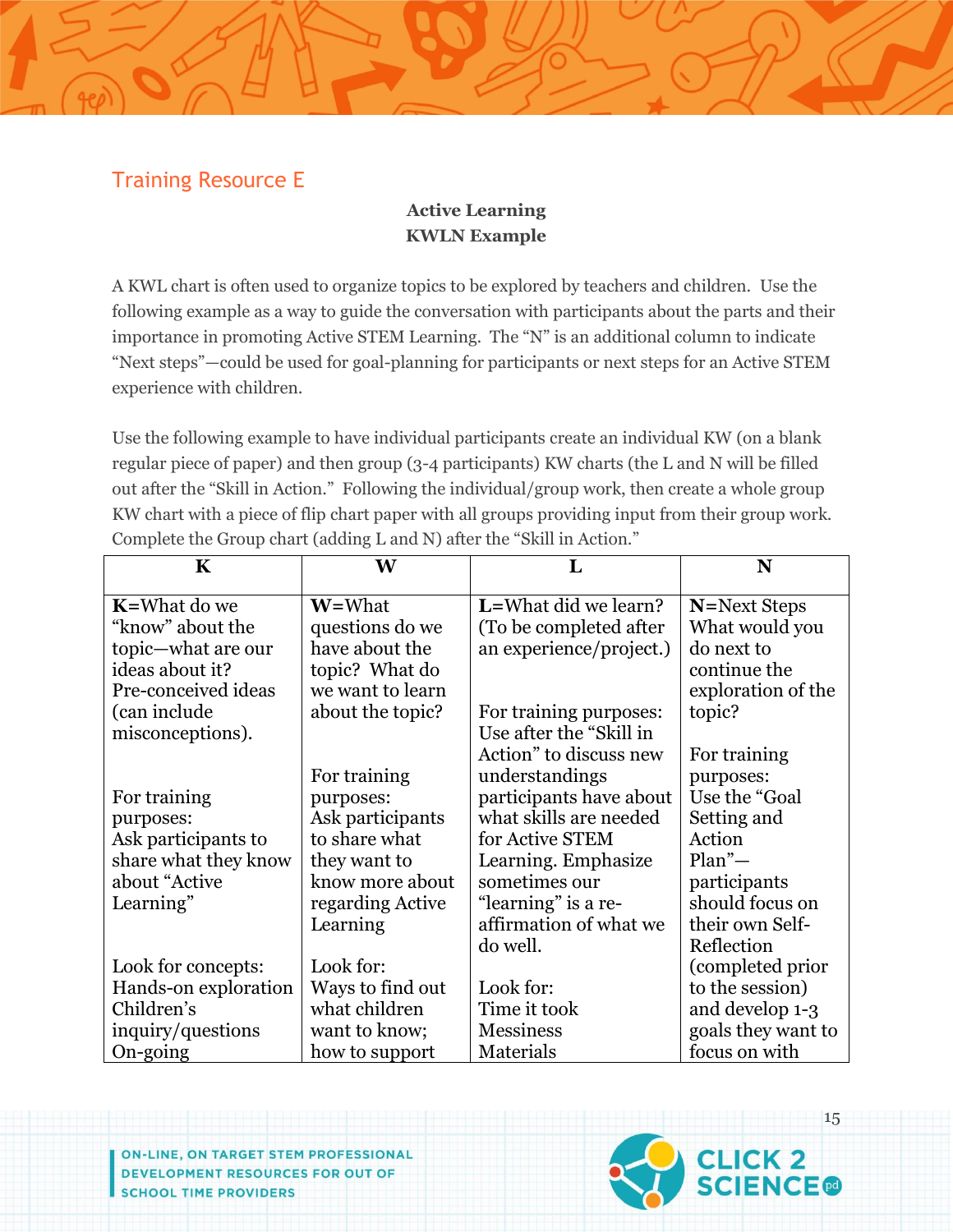| investigations-      | them; what the    | Children's expressions; | Active Learning.    |
|----------------------|-------------------|-------------------------|---------------------|
| predictions, ways to | adult needs to be | curiosity               | Share with the      |
| explore              | able to do, etc.  | Adult's role            | whole group to fill |
| misconceptions       |                   |                         | in this column on   |
| Time, space,         |                   |                         | the Group KWLN      |
| materials, messiness |                   |                         | chart.              |
|                      |                   |                         |                     |
|                      |                   |                         | Trainer can offer   |
|                      |                   |                         | suggestions based   |
|                      |                   |                         | on the Active       |
|                      |                   |                         | Learning "skills"   |
|                      |                   |                         | if participants are |
|                      |                   |                         | having difficulty   |
|                      |                   |                         | developing a        |
|                      |                   |                         | focus area.         |

ON-LINE, ON TARGET STEM PROFESSIONAL **DEVELOPMENT RESOURCES FOR OUT OF SCHOOL TIME PROVIDERS** 

 $\sqrt{4e}$ 

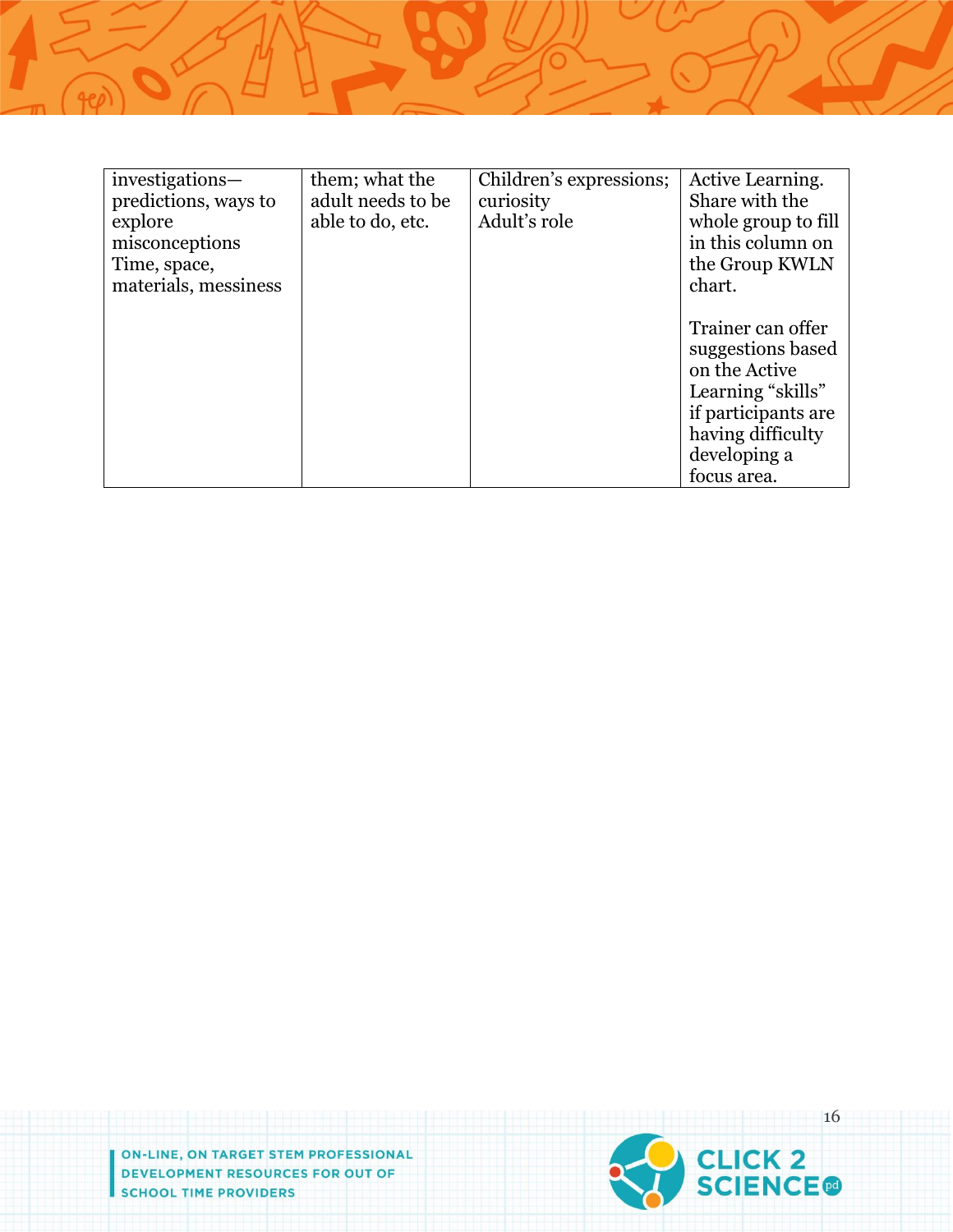# Training Resource F

# **Active STEM Learning Reflective Practice**

Identify someone to share your goals with (supervisor, co-worker, friend, etc.)

Share:

- 1. What goal did you focus on?
- 2. What did you do?
- 3. How you did it?

4. If you focused on an active learning experience with children, consider the following questions:

- a. What went well?
	- 1. Do you have ideas why it went well, if so, what are they?
- b. What you would consider changing (materials, time, space, questions, etc.)?
- c. How do you feel this experience helped you (or not) promote active learning?
- d. What did you discover about the children from this experience?

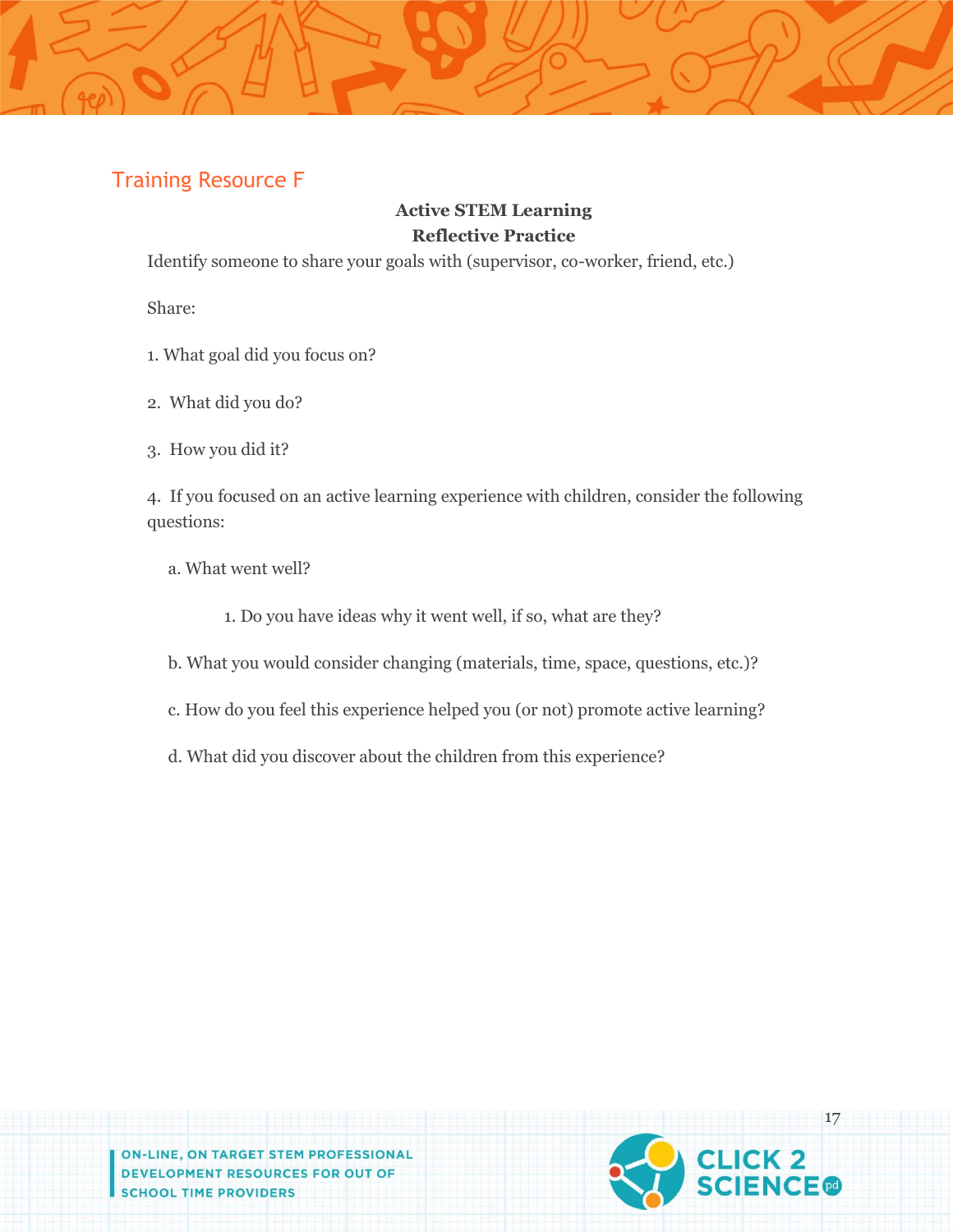# Training Resource G

Background Information for Trainers

For further reading:

# *Project-based/Activity-Based Approaches (inquiry):*

O. Hazzan et al. (2011). *Guide to Teaching Computer Science: An Activity-Based Approach*, London: Springer-Verlag.

Jones, R. (2007). Project-based learning and early learning standards: making the connection. *Exchange*, March/April, pp. 8-12.

Pearce, C.R. (1999). *Nurturing inquiry: Real science for the elementary classroom*. Portsmouth, NH: Heinemann.

## *The importance of Questions:*

Church, E. (2001). Building Language Through Asking Questions. *Early Childhood Today*, *15*(6), 50.

Danko-McGhee, K. & Slutsky, R. (2007). Floating Experiences: Empowering early childhood educators to encourage critical thinking in young children through the visual arts. *Art Education*, March, pp. 13-16.

Forman, G. (1989). Helping children ask good questions. *The Wonder of it: Exploring how the World Works*, Redmond, Washington: Exchange Press, pp. 21-24.

## **Following children's interests (child led vs. adult led; interactions):**

Freeman, C. & Schiller, N.A. (2013). Case studies and the flipped classroom. *Journal of College Science* Teaching, 42(5), pp. 62-66.

Branch, J. J. (2012). *Scaffolding: A close examination of "support" in the inquiry process*, *The Constructivist, 21*(1), 1-26. (online journal: https://sites.google.com/site/assocforconstructteaching/)